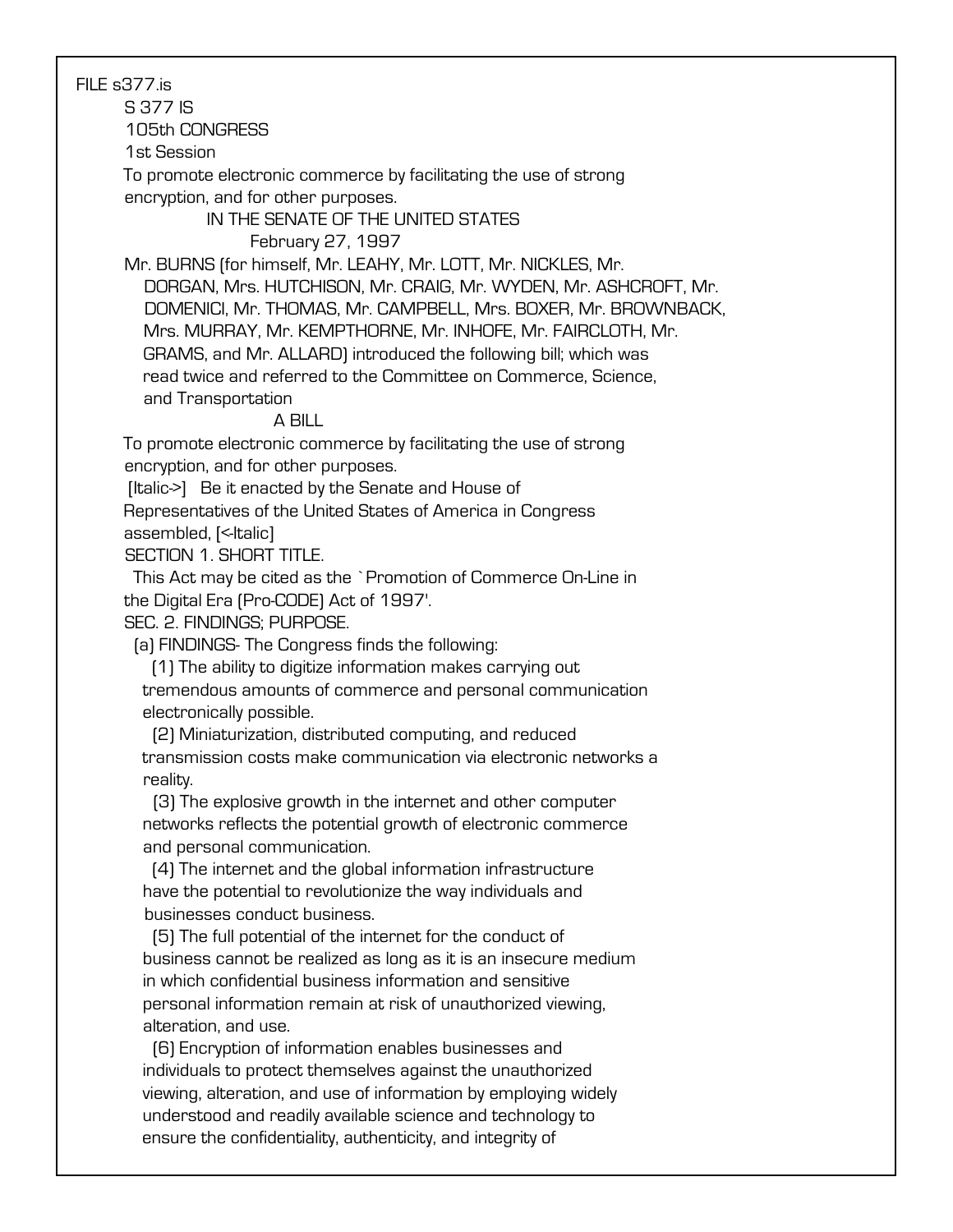## information.

 (7) In order to promote economic growth and meet the needs of businesses and individuals in the United States, a variety of encryption products and programs should be available to promote strong, flexible, and commercially acceptable encryption capabilities.

 (8) United States computer, computer software and hardware, communications, and electronics businesses are leading the world technology revolution, as those businesses have developed and are prepared to offer immediately to computer users worldwide a variety of communications and computer hardware and computer software that provide strong, robust, and easy-to-use encryption.

 (9) United States businesses seek to market the products described in paragraph (8) in competition with scores of foreign businesses in many countries that offer similar, and frequently stronger, encryption products and programs.

 (10) The regulatory efforts by the Secretary of Commerce, acting through the National Institute of Standards and Technology, and other entities to promulgate standards and guidelines in support of

government-designed solutions to encryption problems that--

(A) were not developed in the private sector; and

 (B) have not received widespread commercial support, have had a negative impact on the development and marketing of products with encryption capabilities by United States businesses.

 (11) Because of outdated Federal controls, United States businesses have been prohibited from exporting strong encryption products and programs.

 (12) In response to the desire of United States businesses to sell commercial products to the United States Government and to sell a single product worldwide, the Secretary of Commerce, acting through the National Institute of Standards and Technology, has sought to require them to include features in products sold both in the United States and foreign countries that will allow the Federal Government easy access to the plain text of all electronic information and communications.

 (13) The Secretary of Commerce, acting through the National Institute of Standards and Technology, has proposed that United States businesses be allowed to sell products and programs offering strong encryption to the United States Government and in foreign countries only if the products and programs include a feature guaranteeing the Federal Government access to a key that decrypts information (hereafter in this section referred to as `key escrow encryption').

 (14) The key escrow encryption approach to regulating encryption is reflected in the approval in 1994 by the National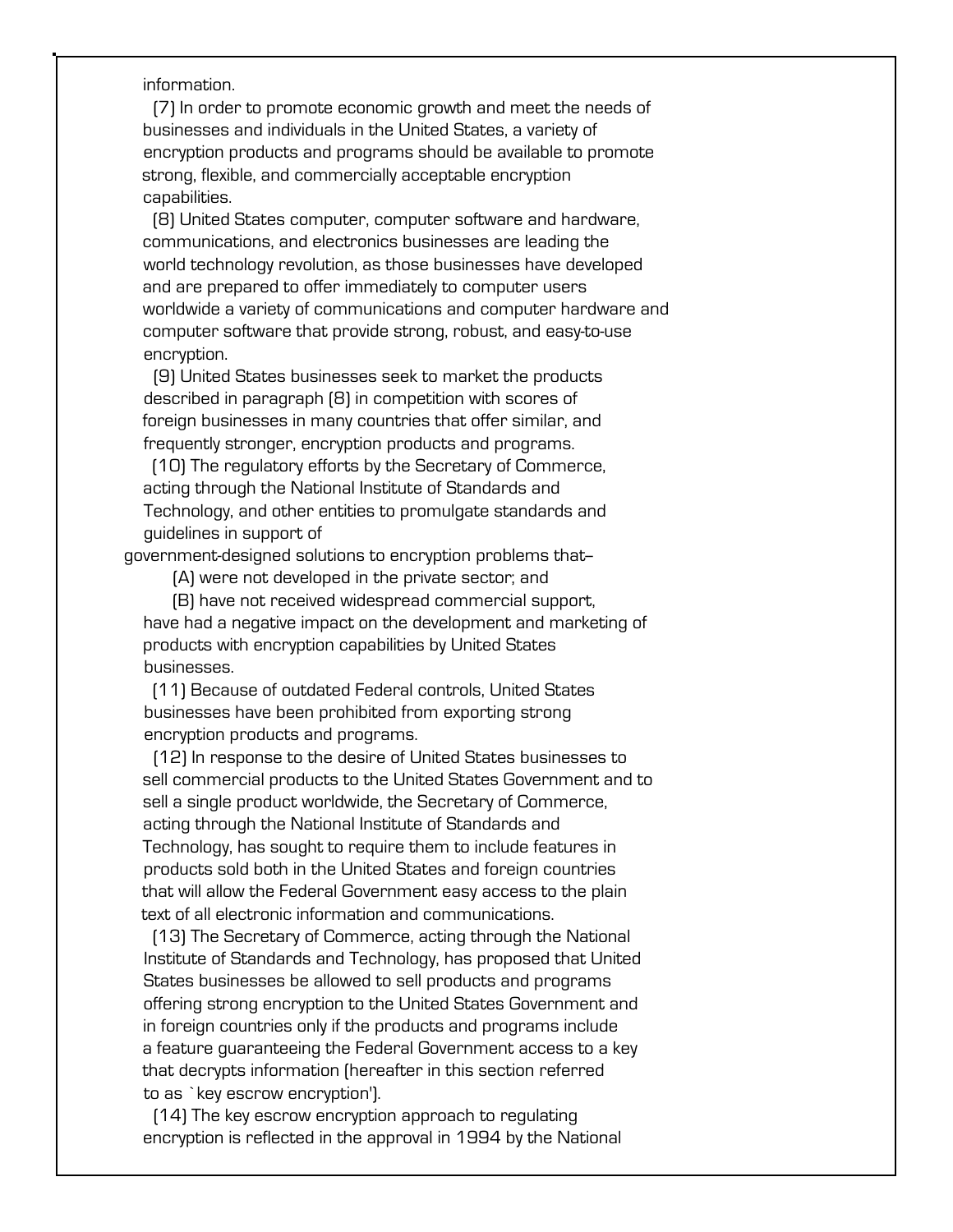Institute of Standards and Technology of a Federal information processing standard for a standard of escrowed encryption, known as the `clipper chip', that was flawed and controversial.

 (15) The current policy of the Federal Government to require that keys to decrypt information be made available to the Federal Government as a condition of exporting strong encryption technology has had the effect of prohibiting the exportation of strong encryption technology.

 (16) The Federal Government has legitimate law enforcement and national security objectives which necessitate the disclosure to the Federal Government of general information that is neither proprietary nor confidential by experts in information security industries, including cryptographers, engineers, and others designated in the design and development of information security products. By relaxing export controls on encryption products and programs, this Act creates an obligation on the part of representatives of companies involved in the export of information security products to share information about those products to designated representatives of the Federal Government.

 (17) In order to promote electronic commerce in the twenty-first century and to realize the full potential of the internet and other computer networks--

 (A) United States businesses should be encouraged to develop and market products and programs offering encryption capabilities; and

 (B) the Federal Government should be prohibited from promulgating regulations and adopting policies that discourage the use and sale of encryption.

 (b) PURPOSE- The purpose of this Act is to promote electronic commerce through the use of strong encryption by-

 (1) recognizing that businesses in the United States that offer computer hardware and computer software made in the United States that incorporate encryption technology are ready and immediately able, with respect to electronic information that will be essential to conducting business in the twenty-first century to provide products that are designed to-

(A) protect the confidentiality of that information; and

 (B) ensure the authenticity and integrity of that information;

 (2) restricting the Department of Commerce with respect to the promulgation or enforcement of regulations, or the application of policies, that impose government-designed encryption standards; and

 (3) promoting the ability of United States businesses to sell to computer users worldwide computer software and computer hardware that provide the strong encryption demanded by such users by-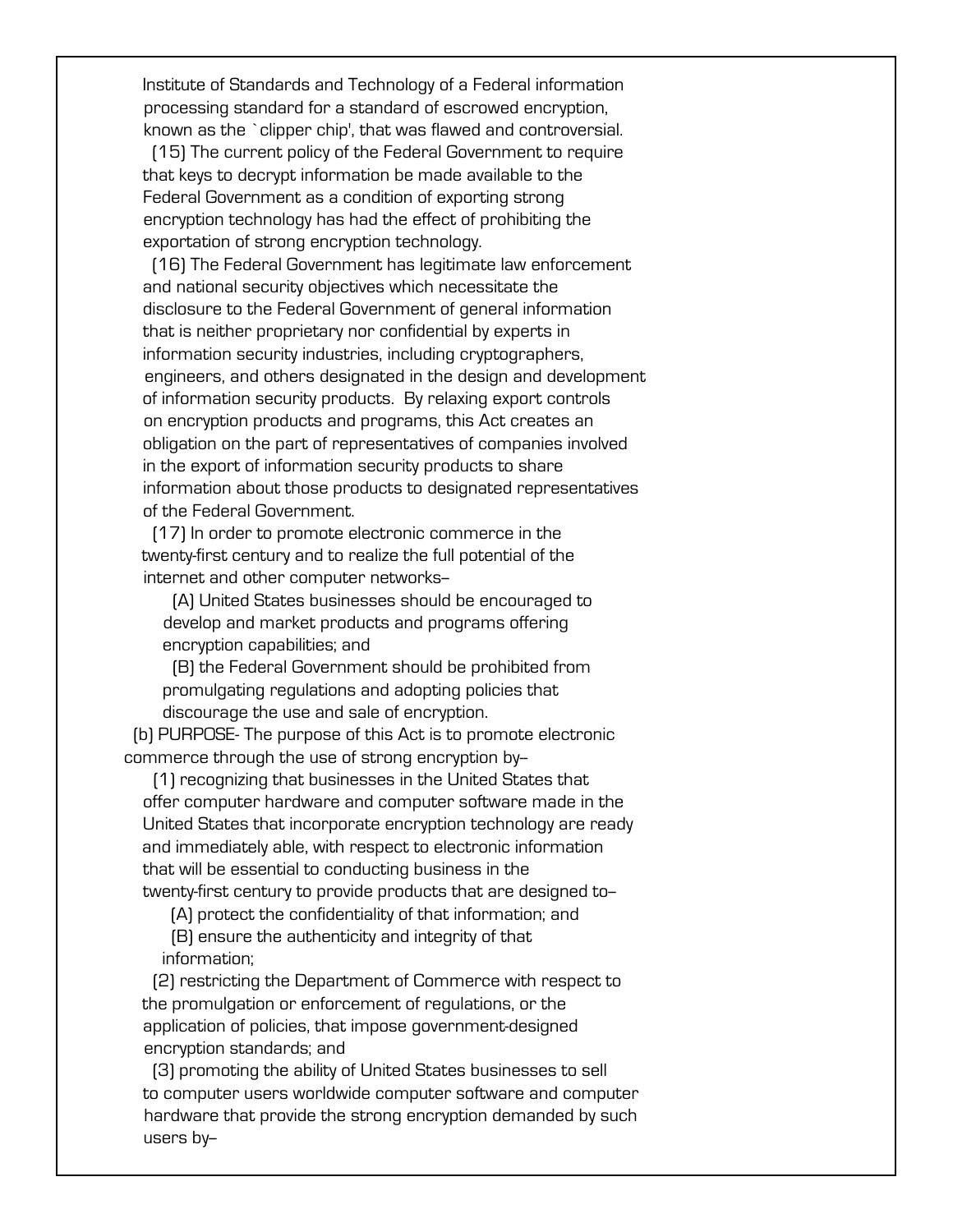(A) restricting Federal or State regulation of the sale of such products and programs in interstate commerce;

 (B) prohibiting mandatory key escrow encryption systems; and

 (C) establishing conditions for the sale of encryption products and programs in foreign commerce.

SEC. 3. DEFINITIONS.

For purposes of this Act, the following definitions shall apply:

 (1) AS IS- The term `as is' means, in the case of computer software (including computer software with encryption capabilities), a computer software program that is not designed, developed, or tailored by a producer of computer software for specific users or purchasers, except that such term may include computer software that-

 (A) is produced for users or purchasers that supply certain installation parameters needed by the computer software program to function properly with the computer system of the user or purchaser; or

 (B) is customized by the user or purchaser by selecting from among options contained in the computer software program.

 (2) COMPUTING DEVICE- The term `computing device' means a device that incorporates one or more microprocessor-based central processing units that are capable of accepting, storing, processing, or providing output of data.

 (3) COMPUTER HARDWARE- The term `computer hardware' includes computer systems, equipment, application-specific assemblies, modules, and integrated circuits.

 (4) DECRYPTION- The term `decryption' means the unscrambling of wire or electronic communications or information using mathematical formulas, codes, or algorithms.

 (5) DECRYPTION KEY- The term `decryption key' means the variable information used in a mathematical formula, code, or algorithm, or any component thereof, used to decrypt wire or electronic communications or information that has been encrypted.

 (6) DESIGNED FOR INSTALLATION BY THE USER OR PURCHASER- The term `designed for installation by the user or purchaser' means, in the

 case of computer software (including computer software with encryption capabilities) computer software--

 (A) with respect to which the producer of that computer software--

 (i) intends for the user or purchaser (including any licensee or transferee), to install the computer software program on a computing device; and

 (ii) has supplied the necessary instructions to do so, except that the producer or distributor of the computer software program (or any agent of such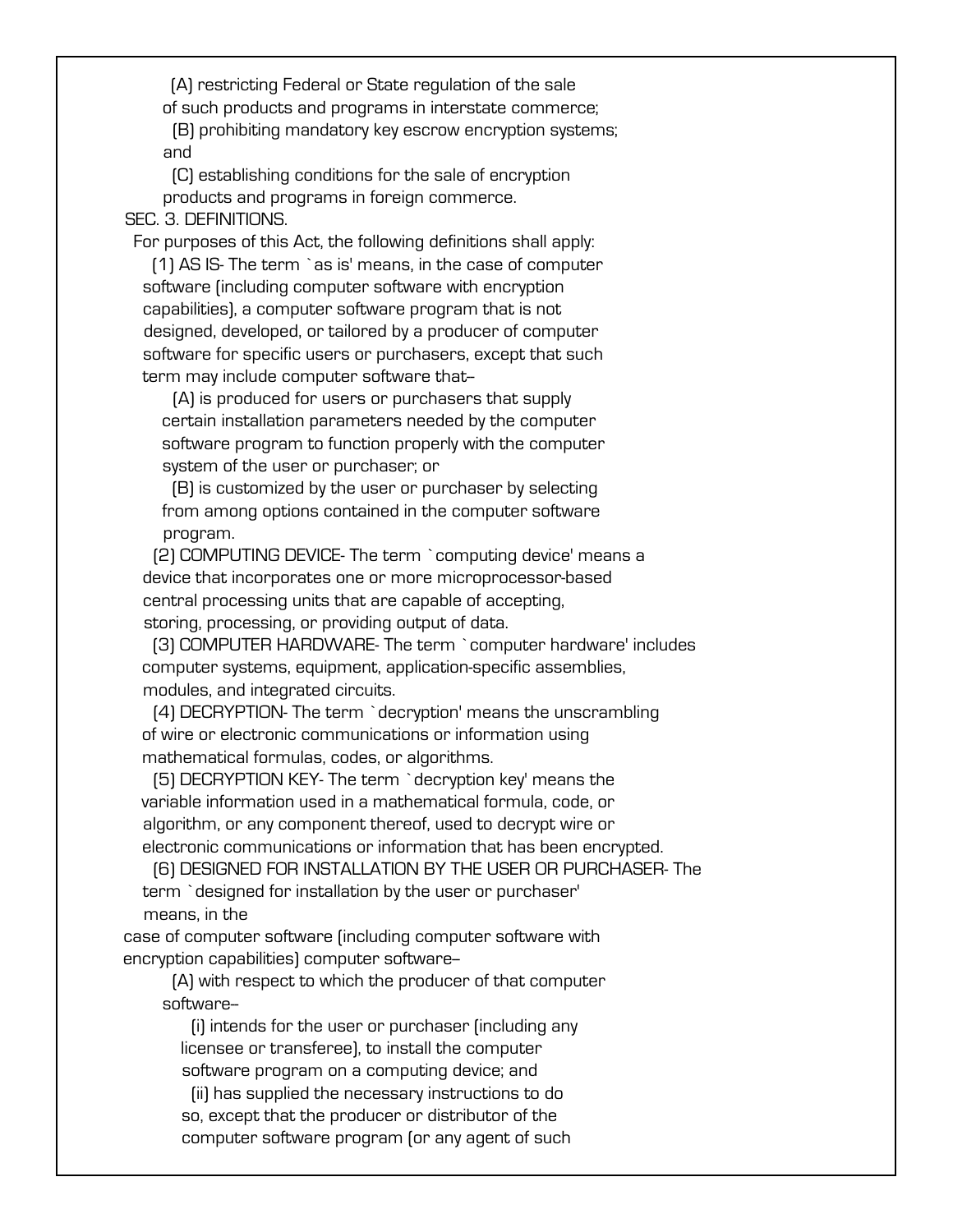producer or distributor) may also provide telephone help-line or onsite services for computer software installation, electronic transmission, or basic operations; and

 (B) that is designed for installation by the user or purchaser without further substantial support by the supplier.

 (7) ENCRYPTION- The term `encryption' means the scrambling of wire or electronic communications or information using mathematical formulas, codes, or algorithms in order to preserve the confidentiality, integrity, or authenticity of such communications or information and prevent unauthorized recipients from accessing or altering such communications or information.

 (8) GENERAL LICENSE- The term `general license' means a general authorization that is applicable to a type of export that does not require an exporter of that type of export to, as a condition to exporting--

(A) submit a written application to the Secretary; or

 (B) receive prior written authorization by the Secretary. (9) GENERALLY AVAILABLE- The term `generally available' means, in the case of computer software (including software with encryption capabilities), computer software that-

 (A) is distributed via the internet or that is widely offered for sale, license, or transfer (without regard to whether it is offered for consideration), including over-the-counter retail sales, mail order transactions, telephone order transactions, electronic distribution, or sale on approval; or

 (B) preloaded on computer hardware that is widely available.

 (10) INTERNET- The term `internet' means the international computer network of both Federal and non-Federal interconnected packet-switched data networks.

 (11) SECRETARY- The term `Secretary' means the Secretary of Commerce.

 (12) STATE- The term `State' means each of the several States of the United States, the District of Columbia, the

 Commonwealth of Puerto Rico, and any Territory or Possession of the United States.

 SEC. 4. RESTRICTION OF DEPARTMENT OF COMMERCE ENCRYPTION ACTIVITIES IMPOSING GOVERNMENT ENCRYPTION SYSTEMS.

 (a) LIMITATION ON REGULATORY AUTHORITY CONCERNING ENCRYPTION STANDARDS- The Secretary may not (acting through the National Institute of Standards and Technology or otherwise) promulgate, or enforce regulations, or otherwise adopt standards or carry out policies that result in encryption standards intended for use by businesses or entities other than Federal computer systems.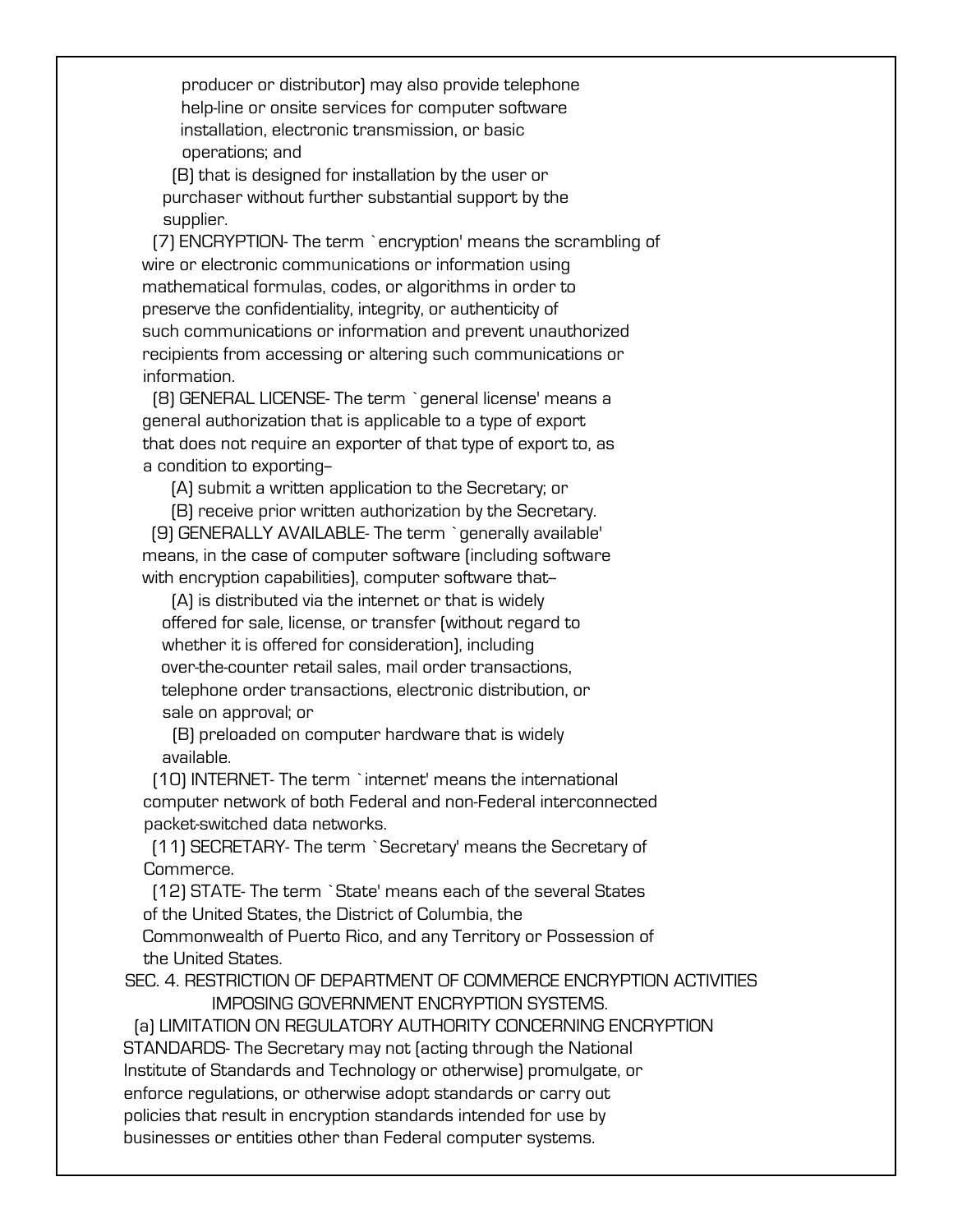(b) LIMITATION ON AUTHORITY CONCERNING EXPORTS OF COMPUTER HARDWARE AND COMPUTER SOFTWARE WITH ENCRYPTION CAPABILITIES- Except as provided in section 5(c)(3)(B), the Secretary may not promulgate or enforce regulations, or adopt or carry out policies in a manner inconsistent with this act, or that have the effect of imposing government-designed encryption standards on the private sector by restricting the export of computer hardware and computer software with encryption capabilities.

 SEC. 5. PROMOTION OF COMMERCIAL ENCRYPTION PRODUCTS. (a) Prohibition on Restrictions on Sale or Distribution in Interstate Commerce-

 (1) IN GENERAL- Except as provided in this Act, neither the Federal government nor any State may restrict or regulate the sale in interstate commerce by any person of any product or program designed to provide encryption capabilities solely because such product or program has encryption capabilities. Nothing in this paragraph may be construed to preempt any provision of Federal or State law applicable to contraband or regulated substances.

 (2) APPLICABILITY- Paragraph (1) shall apply without regard to the encryption algorithm selected, encryption key length chosen, or implementation technique or medium used for a product or program with encryption capabilities.

 (b) PROHIBITION ON MANDATORY KEY ESCROW- Neither the Federal government nor any State may require, as a condition of sale in interstate commerce, that a decryption key, or access to a decryption key, be given to any other person (including a Federal agency or an entity in the private sector that may be certified or approved by the Federal government or a State).

(c) Control of Exports by Secretary-

 (1) GENERAL RULE- Notwithstanding any other provision of law and subject to paragraphs (2), (3), and (4), the Secretary shall have exclusive authority to control exports of all computer hardware, computer software, and technology with encryption capabilities, except computer hardware, computer software, and technology that is specifically designed or modified for military use, including command, control, and intelligence applications.

 (2) ITEMS THAT DO NOT REQUIRE INDIVIDUAL LICENSES- Except as provided in paragraph (3)(b) of this subsection, only a general license may be required, except as otherwise provided under the Trading with the Enemy Act (50 U.S.C. App. 1 et seq.) or the International Emergency Economic Powers Act (50 U.S.C. 1701 et seq.) (but only to the extent that the authority of the International Emergency Economic Powers Act is not exercised to extend controls imposed under the Export Administration Act of 1979), for the export or reexport of-

(A) any computer software, including software with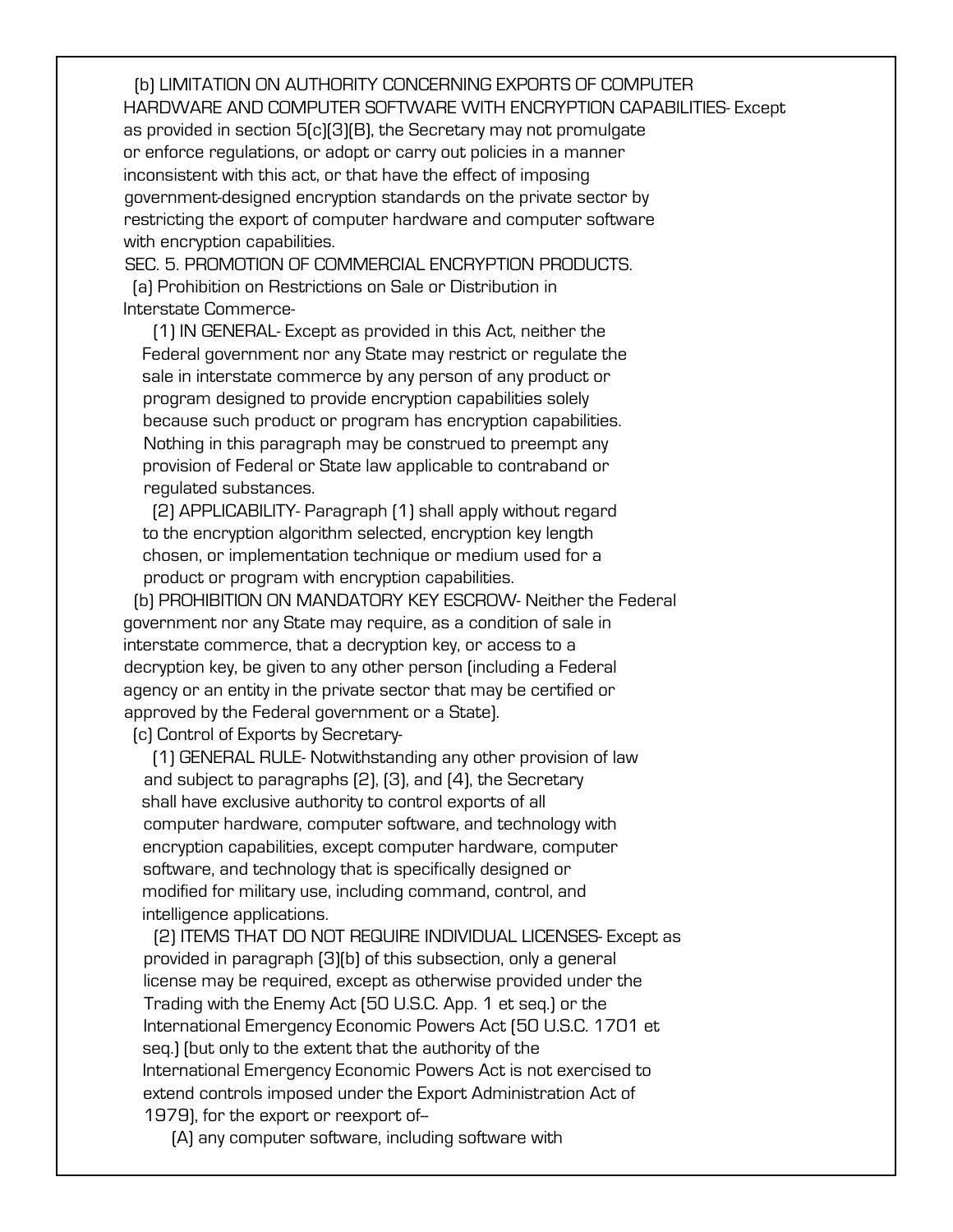encryption capabilities, that-

 (i) is generally available, as is, and designed for installation by the user or purchaser; or

 (ii) is available on the date of enactment of this Act, or becomes legally available thereafter, in the public domain (including on the internet) or publicly available because it is generally accessible to the interested public in any form; or

 (B) any computing device or computer hardware solely because it incorporates or employs in any form computer software (including computer software with encryption capabilities) that is described in subparagraph (A).

 (3) Computer software and computer hardware with encryption capabilities-

 (A) IN GENERAL- Except as provided in subparagraph (B), the Secretary shall authorize the export or reexport of computer software and computer hardware with encryption capabilities under a general license for nonmilitary end-uses in any foreign country to which those exports of computer software and computer hardware of similar capability are permitted for use by financial institutions that the Secretary determines not to be controlled in fact by United States persons.

 (B) EXCEPTION- The Secretary shall prohibit the export or reexport of particular computer software and computer hardware described in this subsection to an identified individual or organization in a specific foreign country if the Secretary determines that there is substantial evidence that such software and computer hardware will be-

 (i) diverted to a military end-use or an end-use supporting international or domestic terrorism;

 (ii) modified for military or terrorist end-use, including acts against the national security, public safety, or the integrity of the transportation, communications, or other essential systems of interstate commerce in the United States;

 (iii) reexported without the authorization required under Federal law; or

 (iv) intentionally used to evade enforcement of United States law or taxation by the United States or by any State or local government.

(4) Reporting-

 (A) EXPORTS- The publisher or manufacturer of computer software or hardware with encryption capabilities shall disclose (for reporting purposes only) within 30 days after export to the Secretary such information regarding a program's or product's encryption capabilities as would be required for an individual license to export that program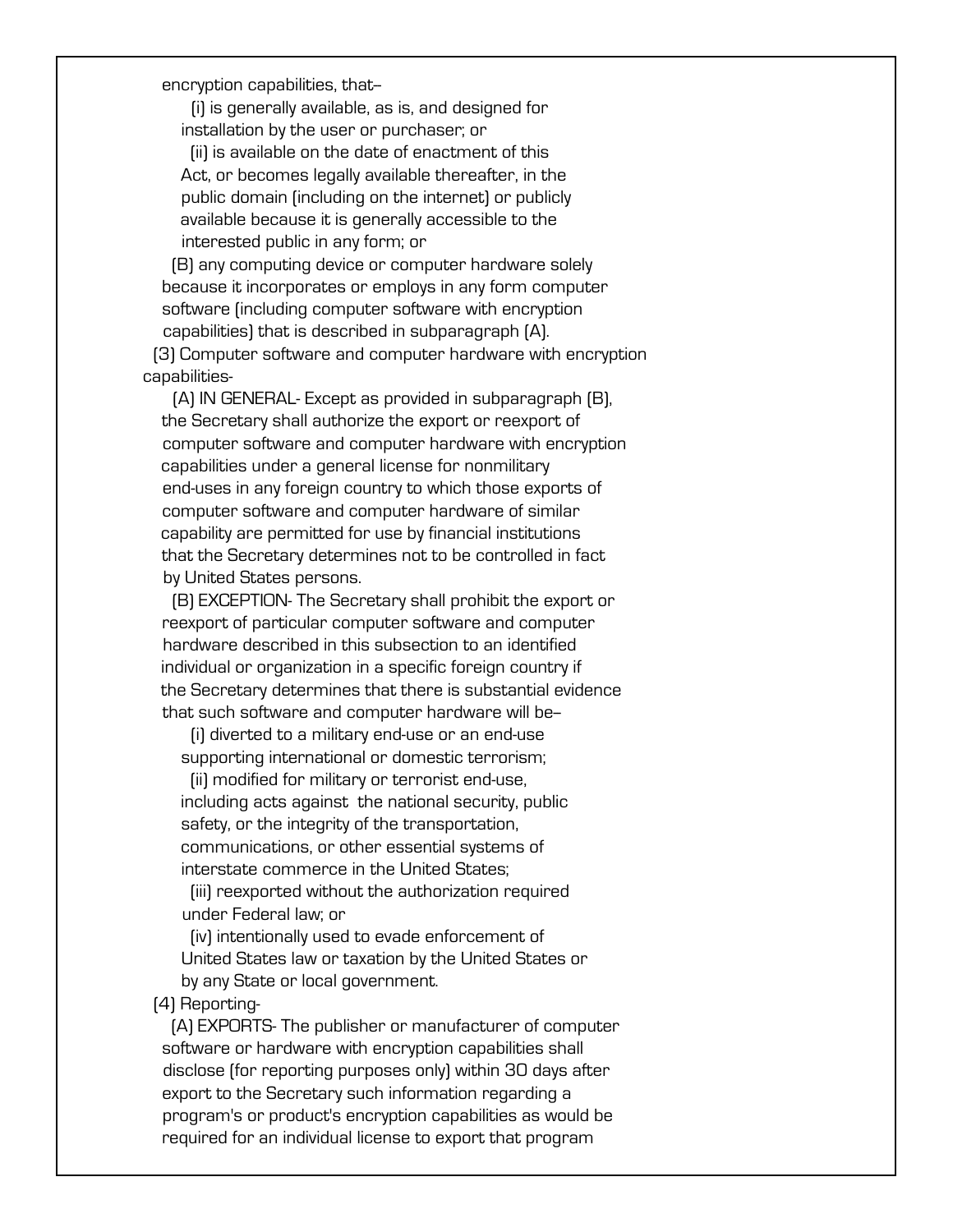or product.

 (B) REPORT NOT AN EXPORT PRECONDITION- Nothing in this paragraph shall be construed to require, or to permit the Secretary to impose any conditions or reporting requirements, including reporting under subparagraph (A), as a precondition to the exportation of any such product or program.

SEC. 6. INFORMATION SECURITY BOARD.

 (a) INFORMATION SECURITY BOARD TO BE ESTABLISHED- The Secretary shall establish an Information Security Board comprised of representatives of agencies within the Federal Government responsible for or involved in the formulation of information security policy, including export controls on products with information security features (including encryption). The Board shall meet at such times and in such places as the Secretary may prescribe, but not less frequently than quarterly. The Federal Advisory Committee Act (5 U.S.C. App.) does not apply to the Board or to meetings held by the Board under subsection (d).

(b) PURPOSES- The purposes of the Board are--

 (1) to provide a forum to foster communication and coordination between industry and the Federal government; and

 (2) to foster the aggregation and dissemination of general, nonproprietary, and nonconfidential developments in important information security technologies, including encryption. (c) Requirements-

 (1) REPORTS TO AGENCIES- The Board shall regularly report general, nonproprietary, and nonconfidential information to appropriate Federal agencies to keep law enforcement and national security agencies abreast of emerging technologies so they are able effectively to execute their responsibilities.

 (2) PUBLICATIONS- The Board shall cause such information (other than classified, proprietary, or confidential information) as it deems appropriate, consistent with its purposes, to be published from time to time through any appropriate medium and to be made available to the public.

 (d) MEETINGS- The Secretary shall establish a process for quarterly meetings between the Board and representatives from the private sector with interest or expertise in information security, including cryptographers, engineers, and product managers. The Board may meet at anytime with one or more representatives of any person involved in the development, production, or distribution of encryption technology or of computing devices that contain encryption technology.

SEC. 7. STATUTORY CONSTRUCTION.

 Nothing in this Act may be construed to affect any law intended to prevent the-

 (1) distribution of descramblers or any other equipment for illegal interceptions of cable and satellite television signals;